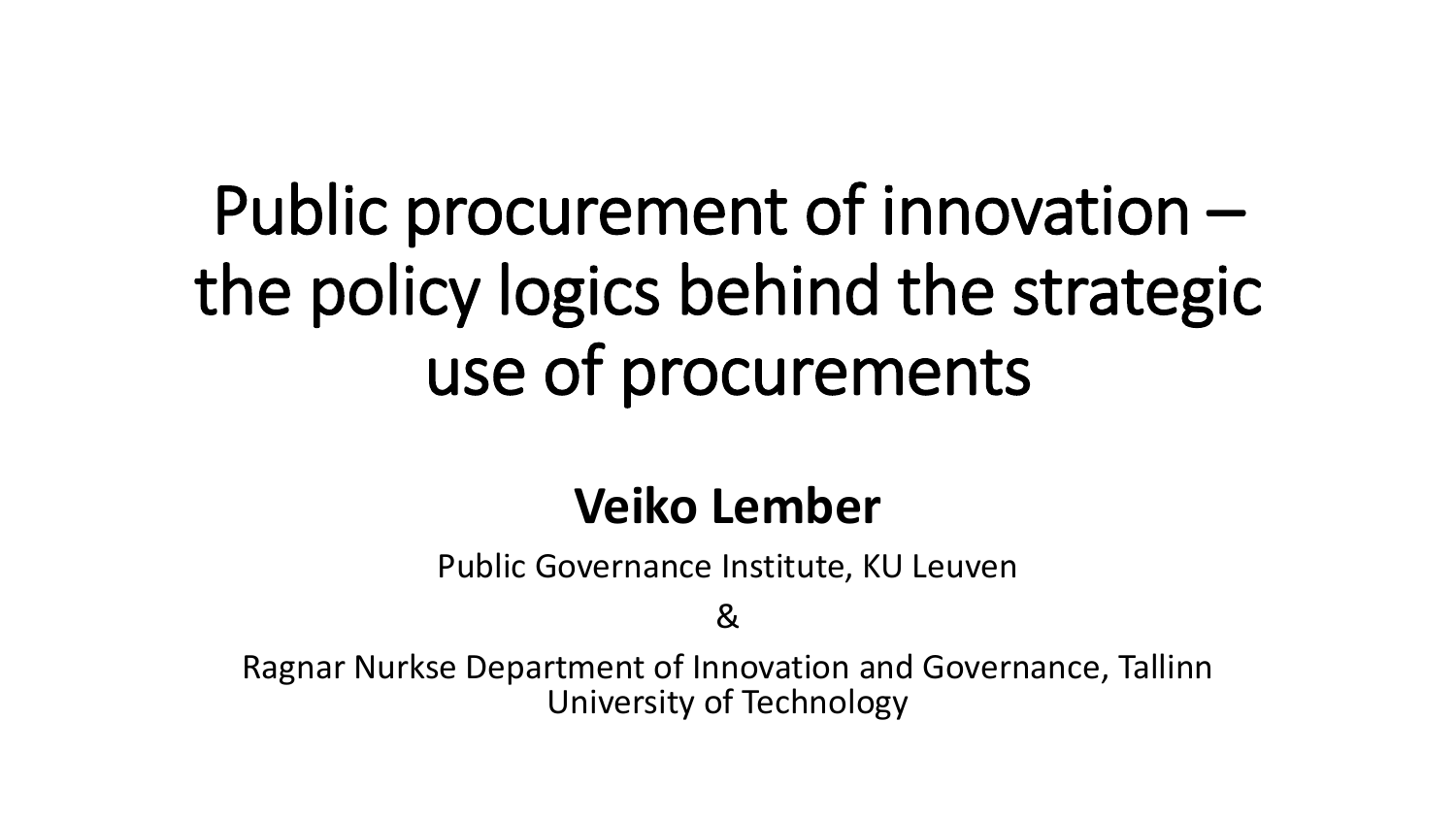#### Main argument

- Uptake, spread and depth of "modern" PPI policies has remained limited in spite of strong conceptual and policy rhetoric
- No need to stick to one-size-fits-all policies; historically, PPI has had many different driving policy logics
- Context matters, though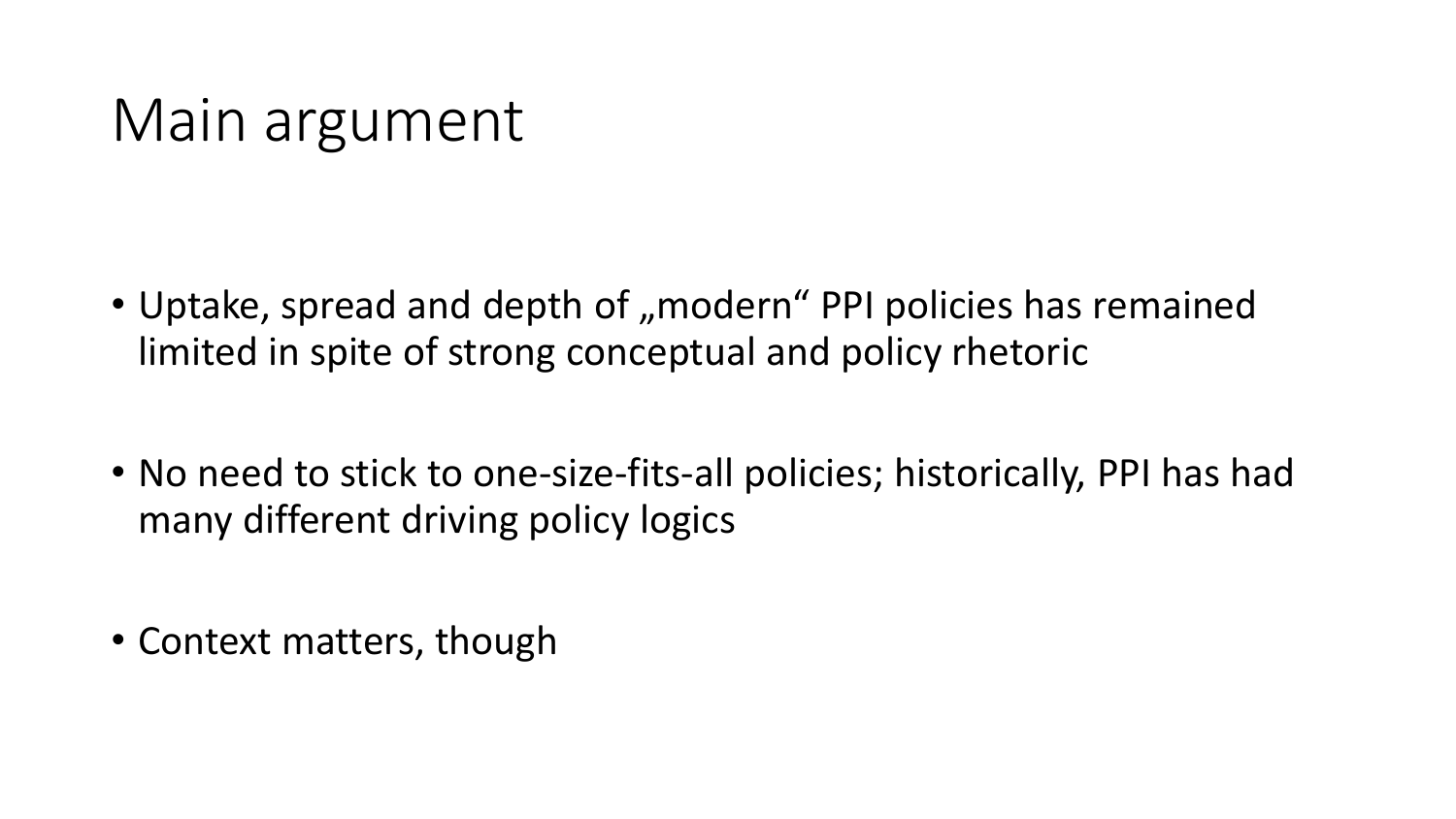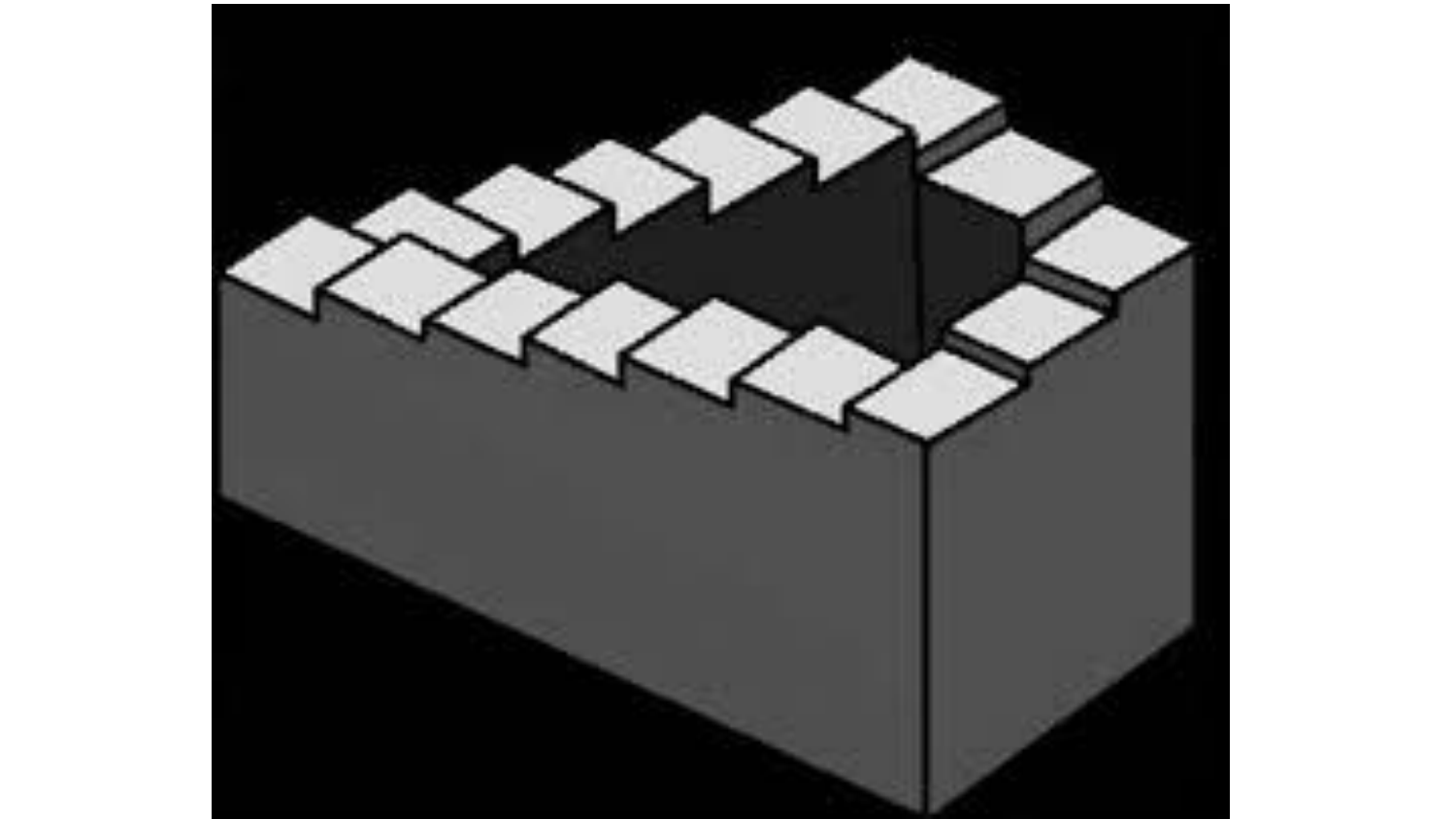### Innovation and public procurement

- Dual framework: innovation *in* and *through* public sector
- Innovation is by definition about facing *uncertainties*, which assumes *risk-taking, financing* and *learning*
- PPI can *incentivize* risk-taking, provide finance to *drive down costs* and provide learning environments (*temporary niches*)
- Either by *deliberately stimulating* markets or providing the markets with the *possibility* to come up with innovations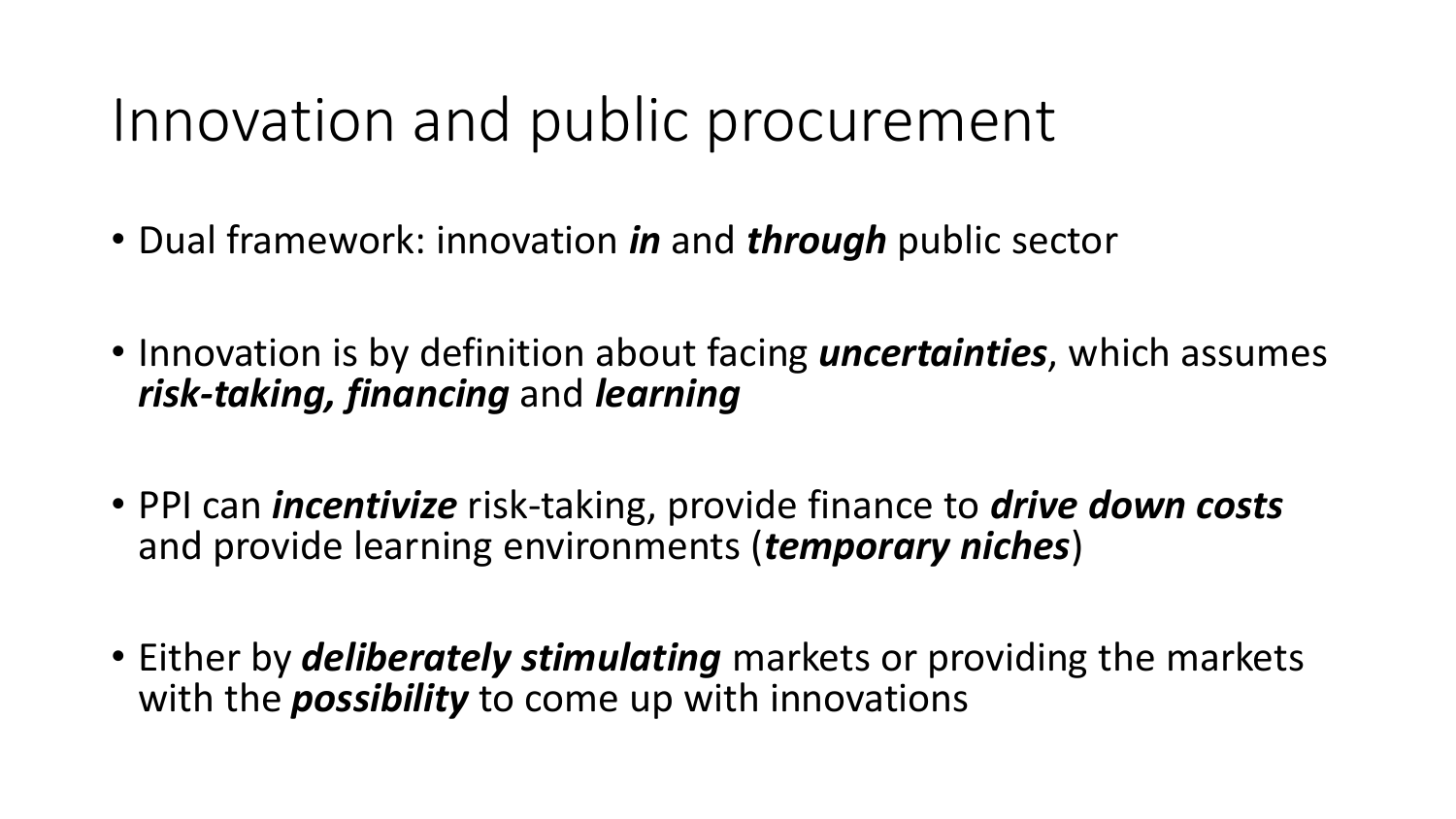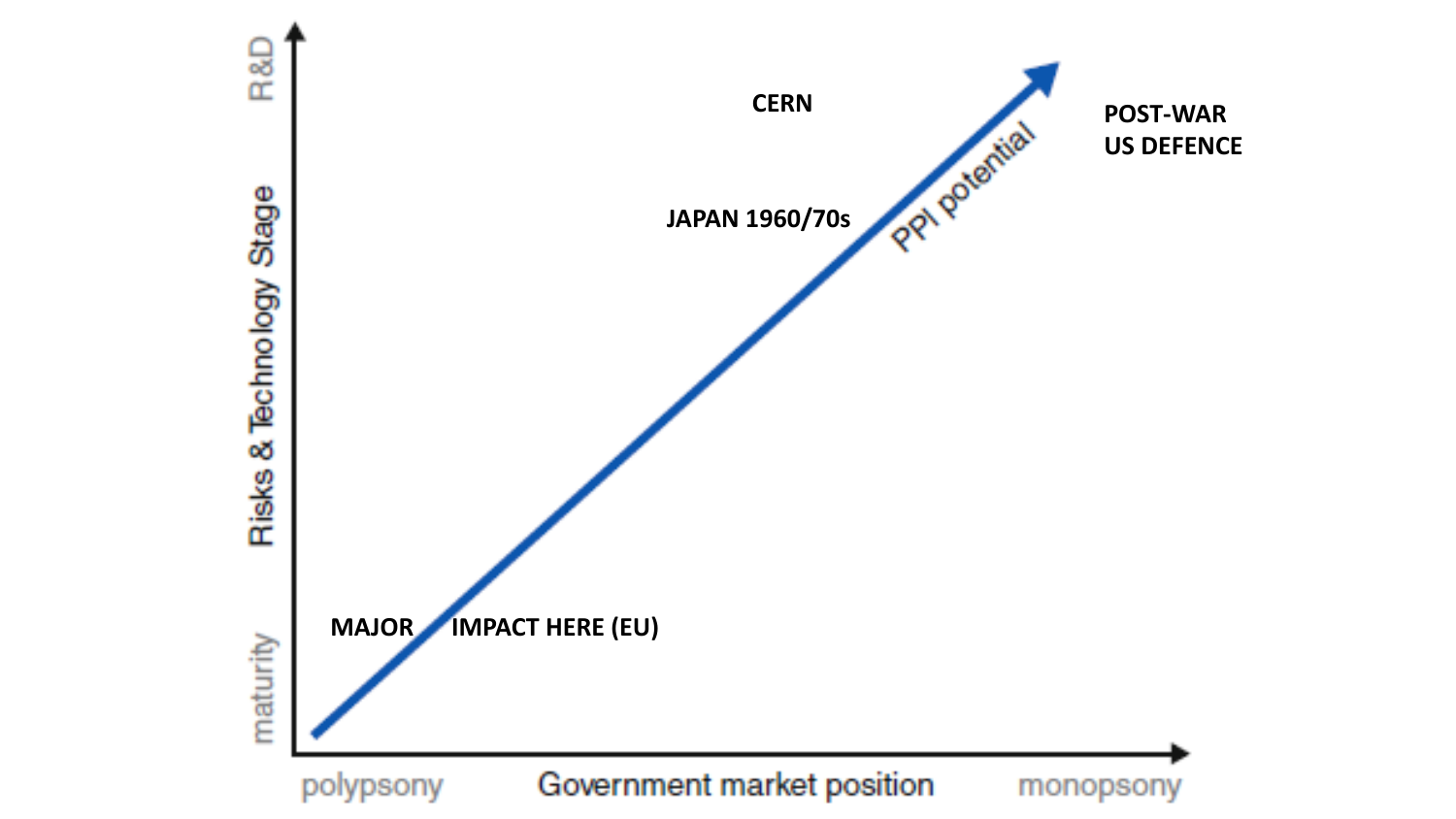## PPI policies in 21st century

- A gap between rhetoric and action
- Seismic shift in context: legitimacy of government as innovation driver, vertical dis-integration and international policy space
- Direct approaches so far mainly about re-thinking procurement procedures and raising awareness, dedicated programs only starting to emerge
- An add-on to supply-side policies rather than a clear break

Source: Lember, Kattel & Kalvet. 2014. "Public Procurement, Innovation and Policy: International Perspectives" (Springer).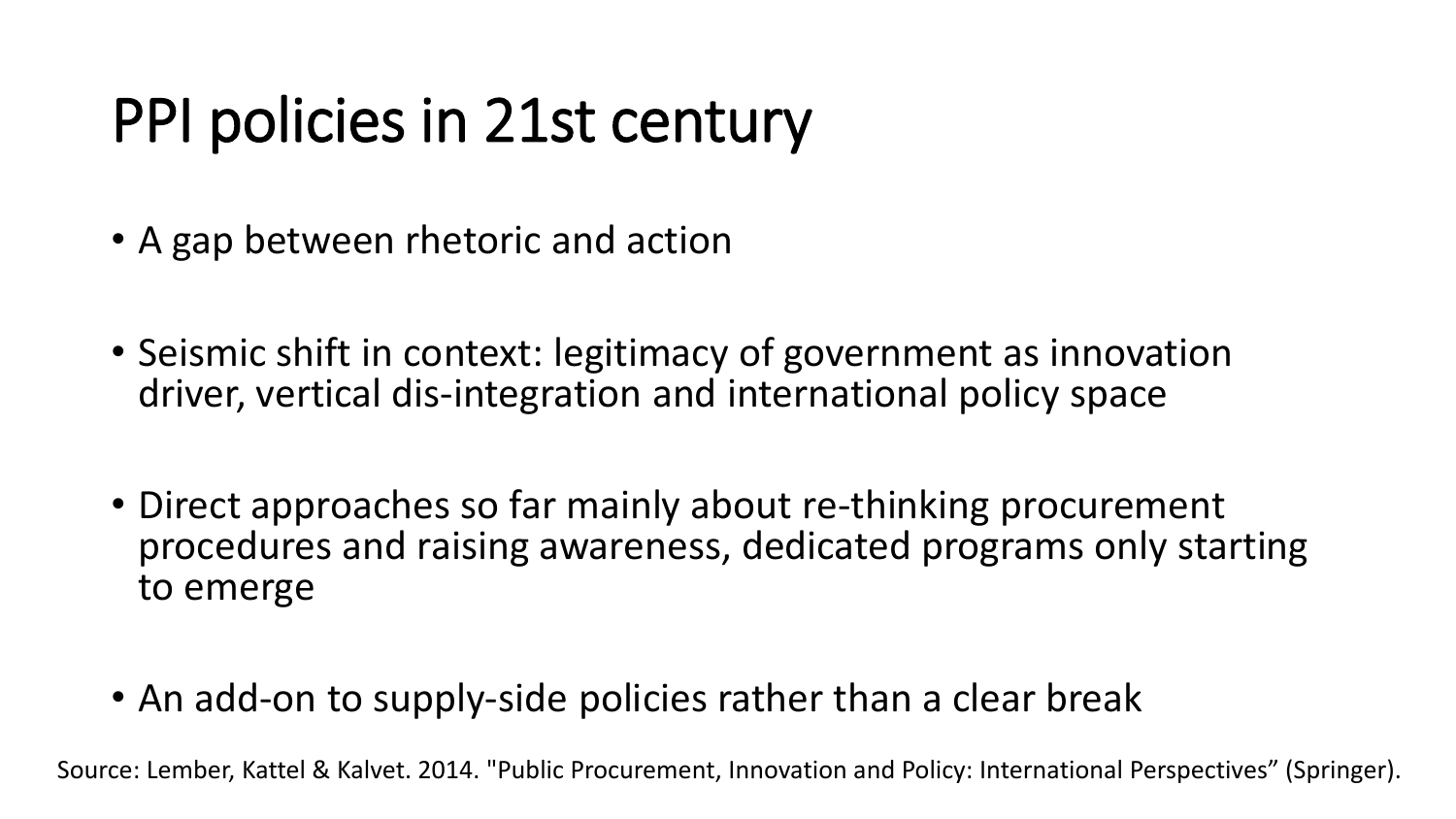## Historically many different PPI policy logics

- Technology missions (health, defence, energy, ageing etc)
- Industrial competitiveness (from East Asian to European context)
- R&D capabilities (SBIR-type of programs)
- · "No policy" policy
- Procurement procedures and skills (central focus today?)
- (Digital) service innovations (emerging challenge?)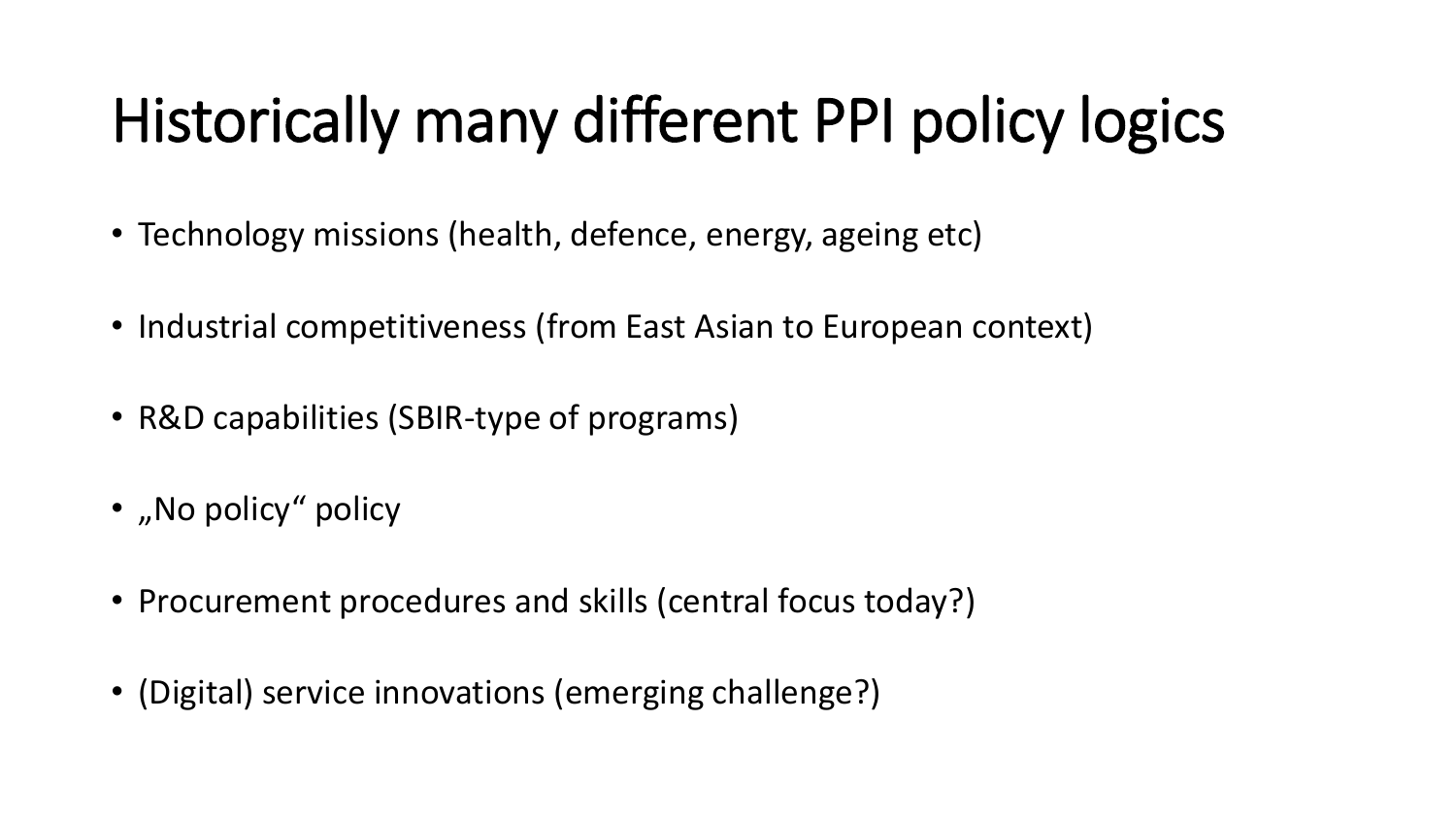#### Governments could:

- aim at shifting procurement culture horizontally
- nurture pockets of excellence (experimental approach)
- use fiscal stimulus towards domestic high performers
- "anchor" or legitimize the idea of PPI to public sector missions or challenges (from security to ageing)

All this calls for very different state, policy and administrative capacities